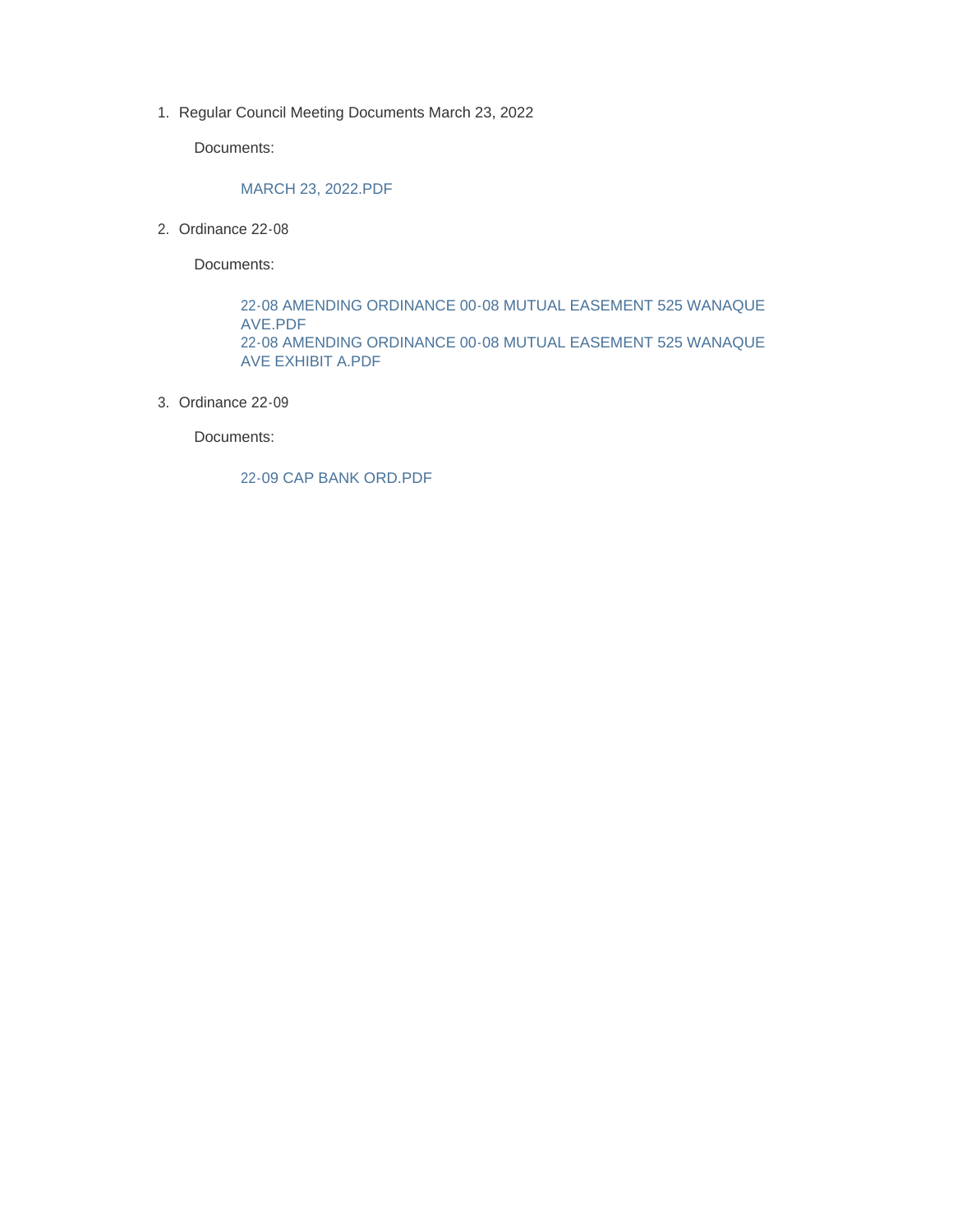## **AGENDA REGULAR MEETING March 23, 2022**

The following is the Agenda for the Regular Council Meeting of the Borough of Pompton Lakes Mayor and Council, a Municipal Corporation in the County of Passaic. The Meeting will begin at 7:30pm on March 23, 2022 in the Municipal Building. Consistent with the New Jersey Open Public Meetings Act, the Meeting will be opened for public comments. Public comments may be made at designated times during the meeting and may be submitted in writing to be read aloud during the meeting. Comments to be read at the meeting must be submitted at least 24 hours prior to the meeting by email or to the Clerk's office at 25 Lenox Avenue, Pompton Lakes, NJ and must be of a length that can reasonably be read within the time limit for public comment.

**1. CALL TO ORDER** – Mayor Michael Serra

# **PRAYER**

# **SALUTE TO FLAG**

**STATEMENT OF COMPLIANCE**: "In conformance with the Open Public Meetings Law, Public Law 1975, Chapter 231, adequate notice of this Meeting setting forth the time, date, place and purpose of this regular Meeting through notice posted on the Bulletin Board in the Municipal Building, mailed to all who had requested and paid for same, and published in the Suburban Trends.

**ROLL CALL:** Mayor Michael Serra

 Council President Jennifer Polidori Councilman William Baig Councilman Bobby Cruz Councilman Erik DeLine Councilwoman Maria Kent Councilman Ekamon Venin

# **Borough Officers:**

Mark J. Semeraro, Borough Attorney Kevin Boyle, Borough Administrator Elizabeth Brandsness, Municipal Clerk

# **MAYOR PRESENTATIONS AND UPDATES:**

# **2. MEETING OPEN FOR PUBLIC COMMENTS:**

Motion to open the Meeting for Public Comments\_\_\_Second\_\_\_All in favor\_\_\_Nays\_\_ Motion to close the Meeting for Public Comments\_\_\_Second\_\_All in favor\_\_Nays\_\_\_

# **3. APPROVAL OF MINUTES:**

Motion to approve the following Minutes\_Second\_\_. All in favor\_\_\_, Nays\_\_\_.

 Regular Meeting Minutes March 9, 2022 Closed Session Meeting Minutes March 9, 2022

**4**. **AUTHORIZED BILLS AND CLAIMS**: Motion to approve the following Bill Lists \_\_\_Second\_\_\_. All in favor\_\_\_Nays\_\_\_.

| <b>Current Fund</b>        | \$3,939,946.02  |
|----------------------------|-----------------|
| Capital Fund               | 62,070.34<br>\$ |
| <b>Recreation Trust</b>    | 183.00<br>\$    |
| Unemployment               | S<br>$-()$      |
| Dog Trust Account          | 229.80<br>\$    |
| <b>Other Trust Account</b> | 5,159.49<br>S   |
| Clerk's Account            | 300.00<br>S     |
| Open Space Trust           | -()-            |

# **5. PRESENTATION OF PETITIONS:**

 **6. CONSENT AGENDA – RESOLUTIONS**: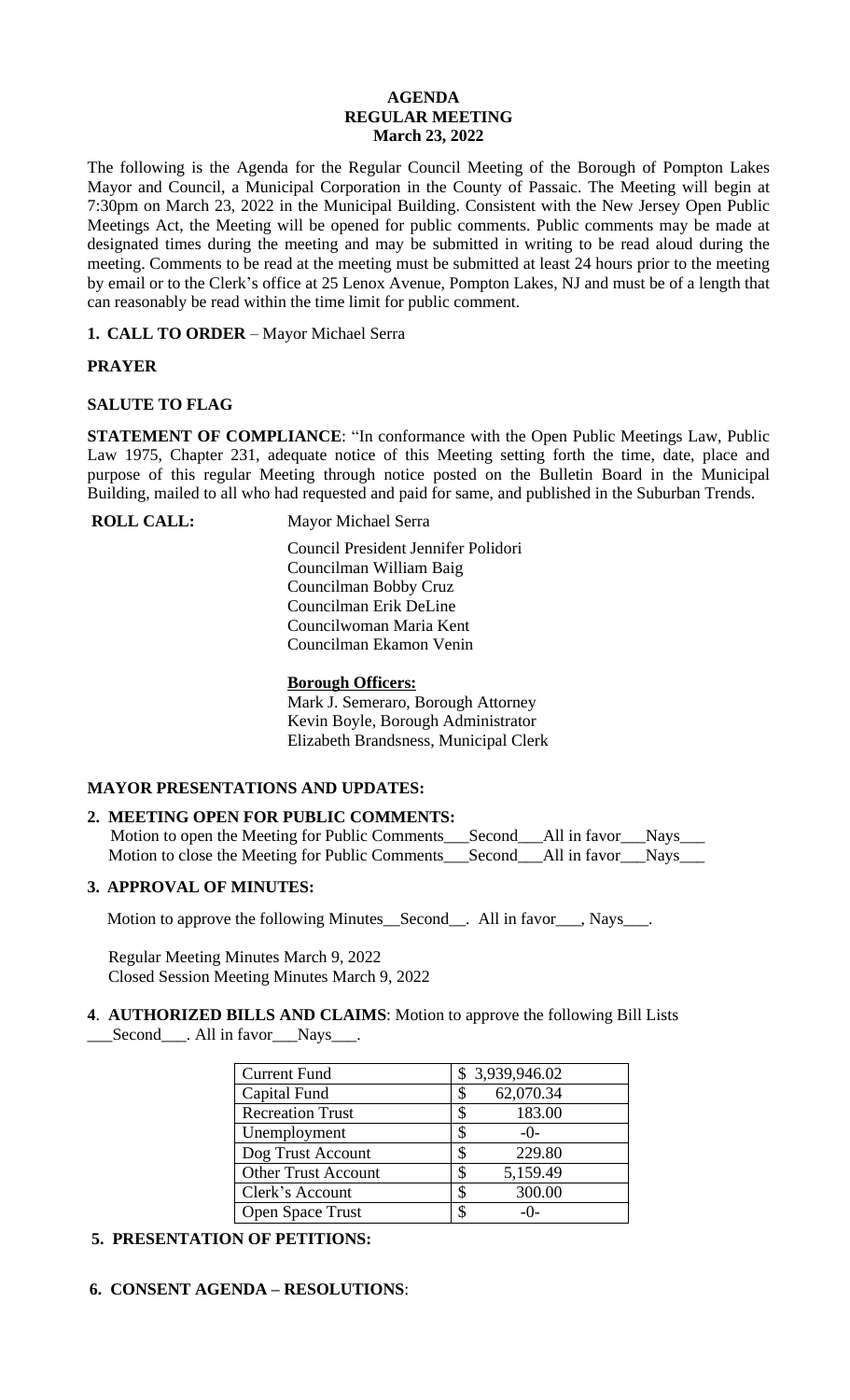*(Does Any Councilperson Require Any Consent Agenda Item To Be Pulled For Separate Actions?)*

**WHEREAS,** the Mayor and Council of the Borough of Pompton Lakes has reviewed the Consent Agenda consisting of various proposed Resolutions; and

**WHEREAS**, the Mayor and Council of the Borough of Pompton Lakes **(***does / does not***)** desire to remove Resolutions for individual action from that Agenda.

**NOW, THEREFORE, BE IT RESOLVED** that the following resolutions on the Consent Agenda are hereby approved:

- 1. Resolution 22-116 Authorizing Refund Of Tax Over Payment Block 9519 Lot 9
- 2. Resolution 22-117 Authorizing The Approval Of Pay Estimate #4 (Final) To Your Way Construction In Connection With The Colfax Avenue Improvements Project In The Amount Of \$7,874.58
- 3. Resolution 22-118 Award Of A Bid For Fire Department Equipment To Northeast Communications, Inc. Under State Contract A83898 In The Amount Of \$3,048.00
- 4. Resolution 22-119 Award Of A Bid For Fire Department Equipment To New Jersey Fire Equipment Company Under State Contract #20-Fleet-01124 In The Amount Of \$1,094.40
- 5. Resolution 22-120 Accepting The Resignation Of John Heinrich From The Pompton Lakes Department Of Public Works
- 6. Resolution 22-121 Appointment Of Kristin Wood To The Position Of Keyboarding Clerk 1/TACO With The Construction Department
- 7. Resolution 22-122 Award Of A Bid For Equipment For Bark Park To MRC Recreation Under ESCNJ 20/21-6 Co-Op Contract #65MCESCCPS In The Amount Of \$14,679.82
- 8. Resolution 22-123 Award Of A Bid For Emergency Traffic Light Repairs To Jen Electric, Inc. In The Amount Of \$513.00 Under Morris County Co-Op Contract #37
- 9. Resolution 22-124 Authorizing The Mayor And Clerk To Execute The First Amendment To Local Programming And Marketing Agent And Second Amendment To Assist Purchasing Agent With FST II Broadcasting Corporation For The Operation Of WGHT AM/FM
- 10. Resolution 22-125 Authorizing The Approval Of Pay Estimate #1 To A.B. Designs in connection with the Pompton Lakes Library Improvements In The Amount Of \$54,880.00

Motion to approve the Resolutions\_\_\_, Second\_\_\_. All in favor\_\_\_, Nays\_\_\_.

# **7. RESOLUTIONS FOR SEPARATE ACTION (ROLL CALL)**

# **8. INTRODUCTION OF ORDINANCES–FIRST READING AND INTRODUCTION:**

 *(Ordinance will be presented for second reading and final adoption on April 13, 2022)*

## **ORDINANCE 22-10 ORDINANCE REPEALING ORDINANCE 16-08, AN ORDINANCE ESTABLISHING THE TECHNOLOGY AND INNOVATION COMMITTEE**

 Motion to approve Ordinance #22-10 for Introduction\_\_\_, Second\_\_\_. Roll Call:

# **ORDINANCE 22-11**

# **BOND ORDINANCE APPROPRIATING \$995,000 AND AUTHORIZING THE ISSUANCE OF \$890,000 BONDS OR NOTES OF THE BOROUGH, FOR VARIOUS IMPROVEMENTS OR PURPOSES AUTHORIZED TO BE UNDERTAKEN BY THE BOROUGH OF POMPTON LAKES, IN THE COUNTY OF PASSAIC, NEW JERSEY**

Motion to approve Ordinance #22-11 for Introduction\_\_\_, Second\_\_\_. Roll Call:

# **ORDINANCE 22-12**

 **ORDINANCE PROVIDING FOR VARIOUS CAPITAL IMPROVEMENTS OR PURPOSES TO BE UNDERTAKEN IN AND BY THE BOROUGH OF POMPTON LAKES, IN THE COUNTY OF PASSAIC, NEW JERSEY, AND APPROPRIATING \$90,000 THEREFOR FROM MONEYS IN THE CAPITAL IMPROVEMENT FUND OF THE BOROUGH.**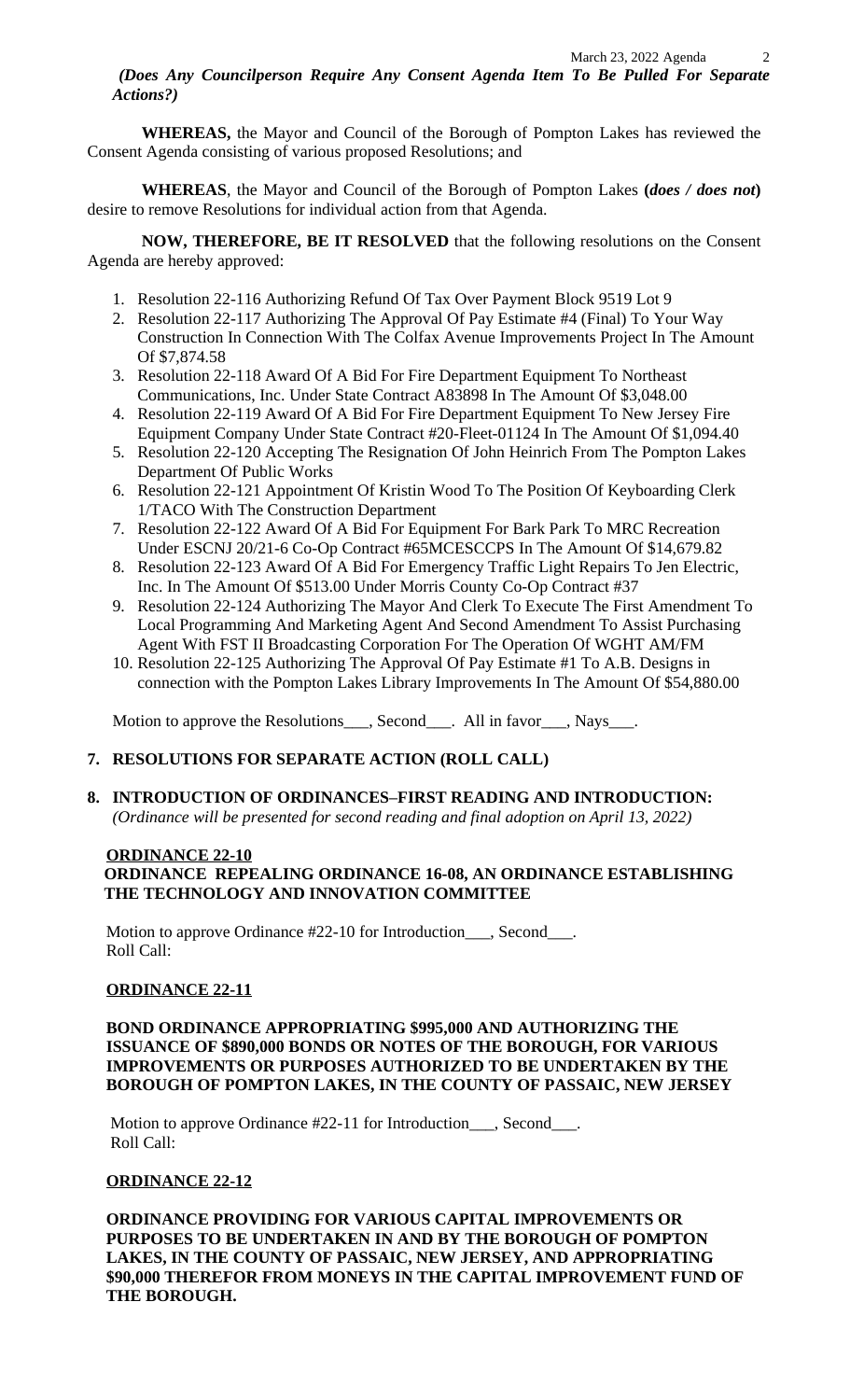Motion to approve Ordinance #22-12 for Introduction\_\_\_, Second\_\_\_. Roll Call:

**9. ORDINANCES FOR SECOND READING AND FINAL ADOPTION:**  *(These Ordinances have been advertised and posted on the Municipal Bulletin Board)*

#### **ORDINANCE 22-08**

 **ORDINANCE REVISING ORDINANCE 00-08, AN ORDINANCE PROVIDING FOR A MUTUAL EASEMENT BY AND BETWEEN THE 525 GROUP AND THE BOROUGH OF POMPTON LAKES, CLARIFYING CERTAIN ASPECTS OF THE IMPLEMENTATION OF THE MUTUAL EASEMENT, SPECIFICALLY THE PARTIES MUTUALLY AGREE TO CLARIFY THE MUTUAL EASEMENT BETWEEN THE 525 GROUP AND BOROUGH OF POMPTON LAKES RELATIVE TO THE PROPERTY COMMONLY KNOWN AS 525 WANAQUE AVENUE, BEARING LOT 10 AND 11 OF BLOCK 7400 ON THE BOROUGH'S OFFICIAL TAX MAP**

Motion to open the Meeting for public comments on Ordinance #22-08 \_\_\_, Second\_\_\_. All in favor\_\_\_, Nays\_\_\_.

Motion to close the Meeting for public comments on Ordinance #22-08\_\_\_, Second\_\_\_. All in favor\_\_\_, Nays\_\_\_.

Motion to approve Ordinance #22-08 for Final Adoption\_\_\_, Second\_\_\_.

Roll Call:

#### **ORDINANCE 22-09**

#### **AN ORDINANCE TO EXCEED THE MUNICIPAL BUDGET APPROPRIATION LIMITS AND TO ESTABLISH A CAP BANK (N.J.S.A. 40A: 4-45.14)**

Motion to open the Meeting for public comments on Ordinance #22-09 \_\_\_, Second\_\_\_. All in favor\_\_\_, Nays\_\_\_.

Motion to close the Meeting for public comments on Ordinance #22-09\_\_\_, Second\_\_\_. All in favor \_\_\_, Nays\_\_\_\_.

Motion to approve Ordinance #22-09 for Final Adoption\_\_\_, Second\_\_\_.

Roll Call:

#### **10. MAYOR REPORT:**

#### **11**. **COUNCIL COMMITTEE REPORTS**:

Council President Polidori:

Councilman Baig:

Councilman Cruz:

Councilman DeLine

Councilwoman Kent:

Councilman Venin:

#### **Professional Reports:**

#### **12. TABLED ITEMS**: None

#### **13**. **MEETING OPEN FOR PUBLIC COMMENTS**: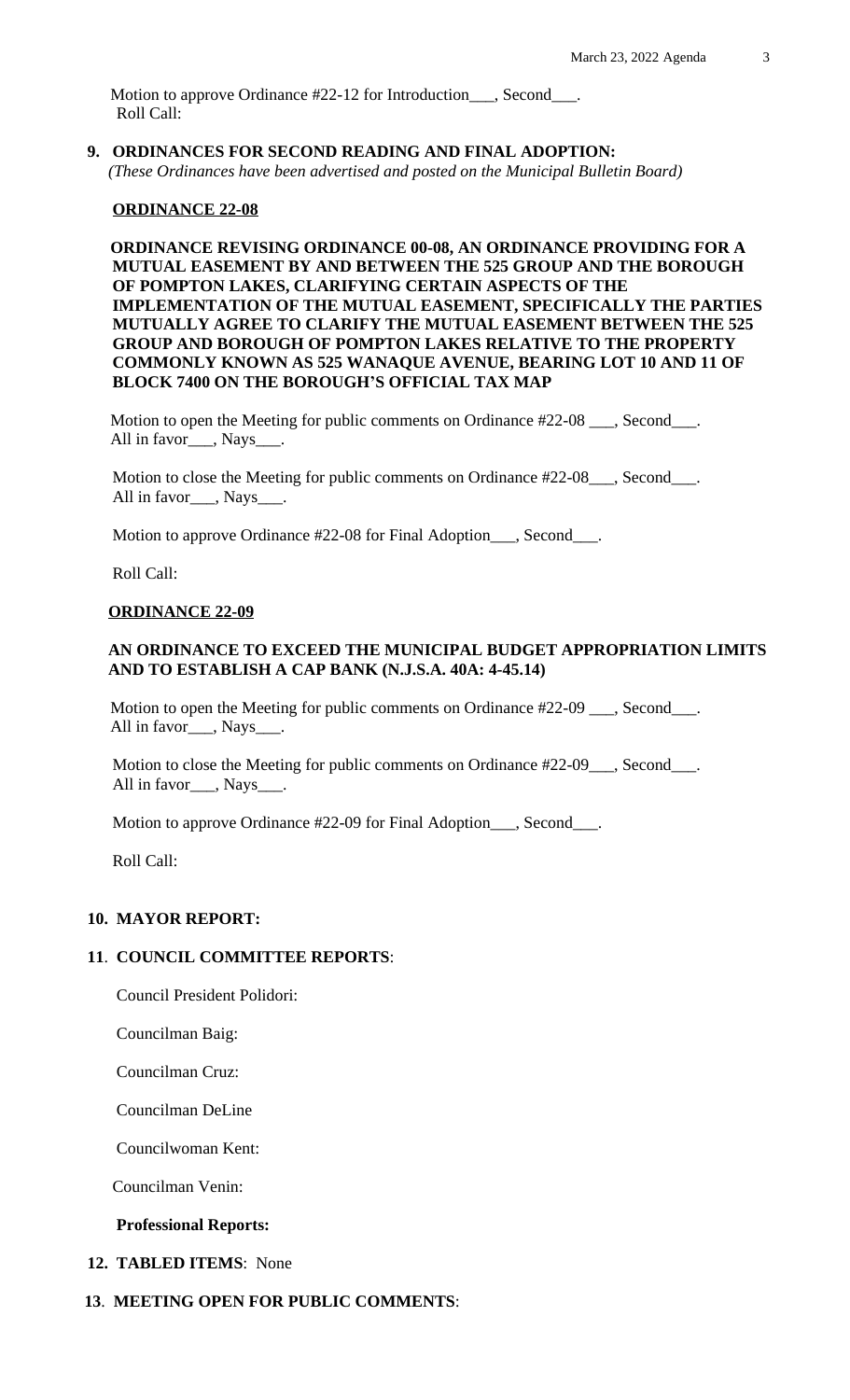Motion to Open Meeting for Public Comments\_\_Second\_\_All in favor \_\_\_Nays\_\_\_. Motion to Close Meeting for Public Comments\_\_Second\_\_All in favor\_\_\_ Nays\_\_\_.

# **14**. **PRIVILEGE OF THE FLOOR**:

#### **15**. **ADJOURN TO EXECUTIVE SESSION WHEN REQUIRED:**

Motion to Adjourn\_\_\_\_Second\_\_\_. All in favor\_\_\_Nays\_\_\_.

 **Closed Session Time \_\_\_\_\_ Open Session Time \_\_\_\_\_**

Motion to Open\_\_\_\_Second\_\_\_\_. All in favor\_\_\_Nays\_\_\_.

16. **ADJOURNMENT:** Motion to Adjourn\_\_\_\_Second\_\_\_. All in favor\_\_\_\_Nays\_\_\_\_. Adjourn Time \_\_\_.

> Recreation Egg Hunt Saturday, April 2<sup>nd</sup> / rain date Sunday, April 3<sup>rd</sup> 2:00pm Tennis Courts

DPW Spring Cleanup begins April 7<sup>th</sup> Leaves/Brush/Branches Refer to Calendar

Change of Officers Day – CTO Mock Council Meeting Wednesday, April 13th at 6:45pm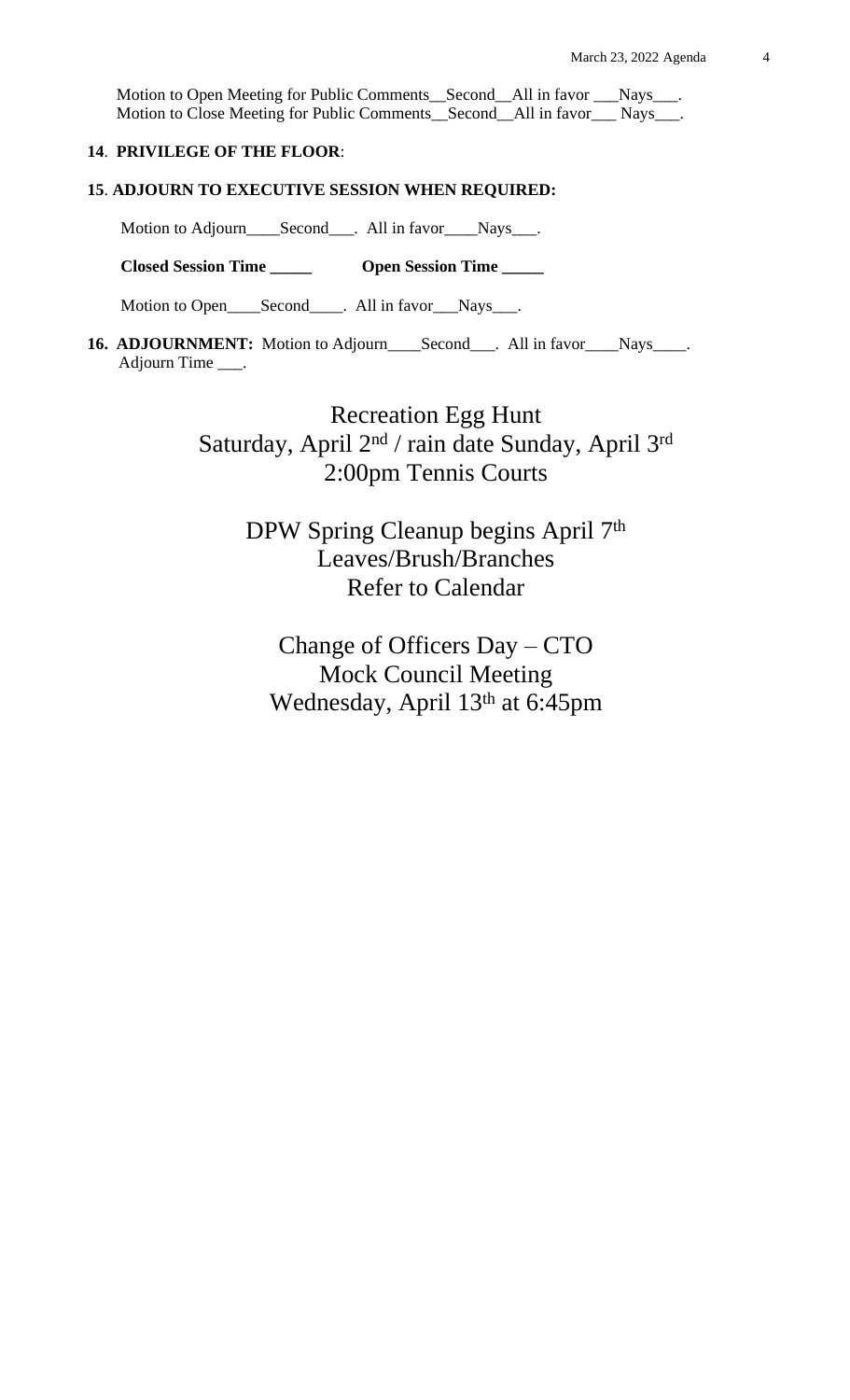#### **ORDINANCE NO.: 22-08**

# **ORDINANCE REVISING ORDINANCE 00-08, AN ORDINANCE PROVIDING FOR A MUTUAL EASEMENT BY AND BETWEEN THE 525 GROUP AND THE BOROUGH OF POMPTON LAKES, CLARIFYING CERTAIN ASPECTS OF THE IMPLEMENTATION OF THE MUTUAL EASEMENT, SPECIFICALLY THE PARTIES MUTUALLY AGREE TO CLARIFY THE MUTUAL EASEMENT BETWEEN THE 525 GROUP AND BOROUGH OF POMPTON LAKES RELATIVE TO THE PROPERTY COMMONLY KNOWN AS 525 WANAQUE AVENUE, BEARING LOT 10 AND 11 OF BLOCK 7400 ON THE BOROUGH'S OFFICIAL TAX MAP**

**WHEREAS**, 525 Wanaque Ave. Associates, LLC is the owner of 525 Wanaque Avenue (Block 7400, Lot 11) and the Borough of Pompton Lakes ("Borough") is the owner of Block 7400, Lot 10; and

**WHEREAS**, 525 group, a Partnership of the State of New Jersey ("525 Group"), the former owner of 525 Wanaque Avenue, and the Borough entered into a mutual easement for parking which was recorded on October 16, 2001 with the Passaic County Register in Book D-307 at Page 283 after being authorized pursuant to Ordinance 00-08 adopted on April 26, 2000; and

**WHEREAS,** 525 Wanaque Ave. Associates, LLC and the Borough desires to clarify certain aspects of the implementation of the mutual easement.

**NOW, THEREFORE BE IT ORDAINED** by the Mayor and Council of the Borough of Pompton Lakes that in consideration of One Dollar (\$1.00) to each, in hand, paid by the other and mutual consent contained herein, the Borough Council authorizes the execution of the agreement with 525 Wanaque Ave. Associates, LLC to clarify certain parking uses within the existing mutual easement area on Block 7400, Lots 10 and 11 and to modify paragraph 1A of Ordinance 00-08 to modify the designated uses within the previously agreed upon and within said easement area as follows:

1. Replace Paragraph 1A with the following language:

The three (3) parking spaces next to the Fire Department on the west side closest to Passaic Avenue, will be for the exclusive use of the Fire Department at all times.

2. Add the following subparagraph F to Paragraph 1:

F. To the north side of the Fire House, the two (2) parking spaces farthest to the east on Block 121 will not be used for overnight parking so that the Fire Truck has clearance to get in and out.

3. Add the following subparagraph G to Paragraph 1:

G. All parking spaces immediately next to the building on the south side and east side of Lot 11 (including those on the east side that are intersected by the property line and hence not completely on Lot 11) may be used by residential tenants for overnight parking.

4. Add Paragraph 9 as follows:

9. The easement area in question on both lots 10 and 11is set forth in the metes and bounds set forth in the metes and bounds set forth as Exhibit "A".

All remaining portions of Ordinance 00-08 shall remain in full force and effect.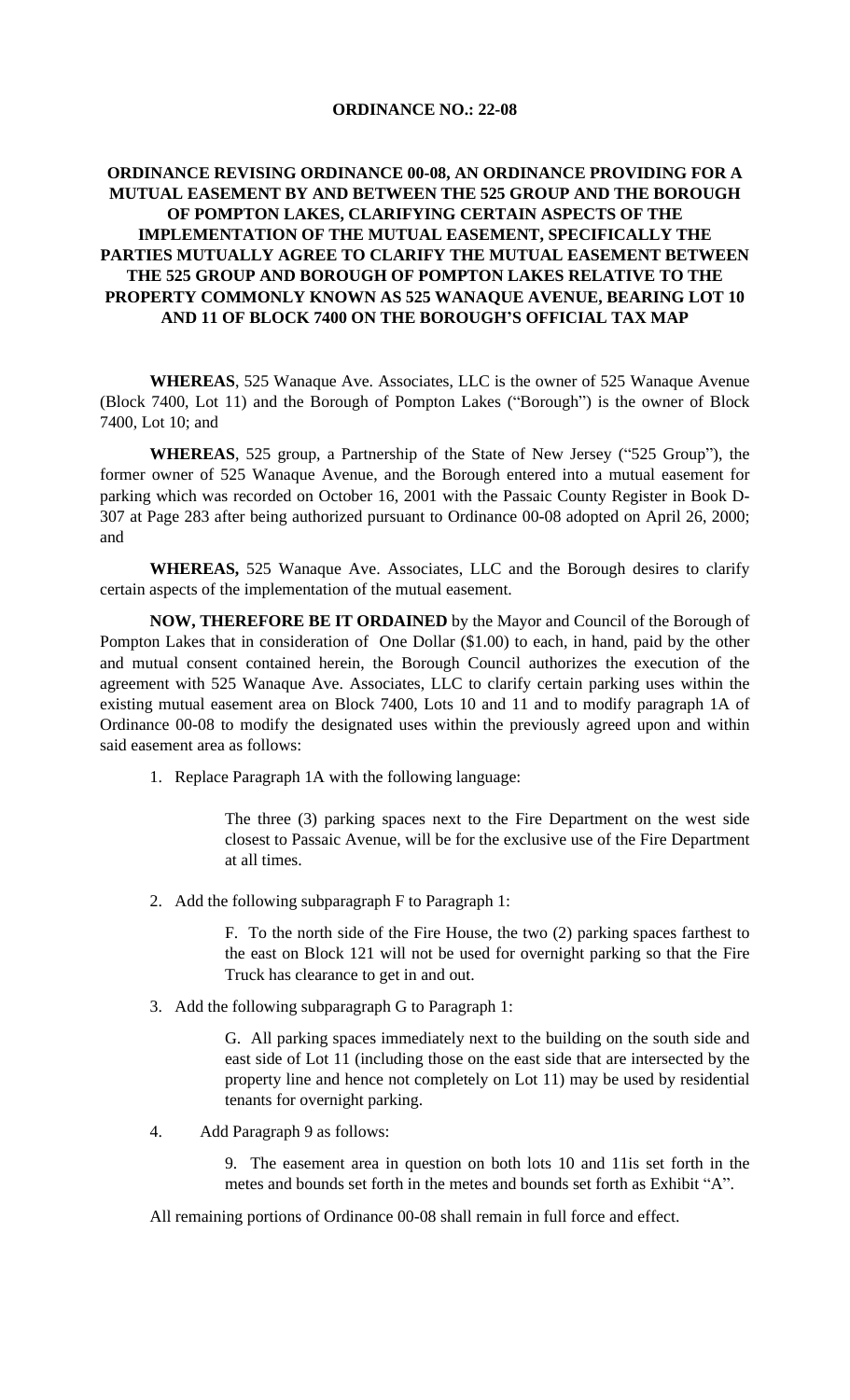# **NOTICE**

NOTICE IS HEREBY GIVEN, that the above Ordinance was introduced and passed on first reading at the regular meeting of the Mayor and Borough Council of the Borough of Pompton Lakes, County of Passaic, State of New Jersey held in the Municipal Building on the 9<sup>th</sup> day of March, 2022, and the same came up for final passage at the regular meeting of the Mayor and Borough Council held on the 23rd day of March, 2022, at which time, after persons interested were given the opportunity to be heard concerning said Ordinance, the same was passed and will be in full force and effect in the Borough of Pompton Lakes after approval by the Mayor or in accordance with law.

APPROVED:

\_\_\_\_\_\_\_\_\_\_\_\_\_\_\_\_\_\_\_\_\_\_\_\_\_\_\_ MICHAEL SERRA, MAYOR

ATTEST:

ELIZABETH BRANDSNESS, RMC MUNICIPAL CLERK

\_\_\_\_\_\_\_\_\_\_\_\_\_\_\_\_\_\_\_\_\_\_\_\_\_\_\_\_\_\_\_\_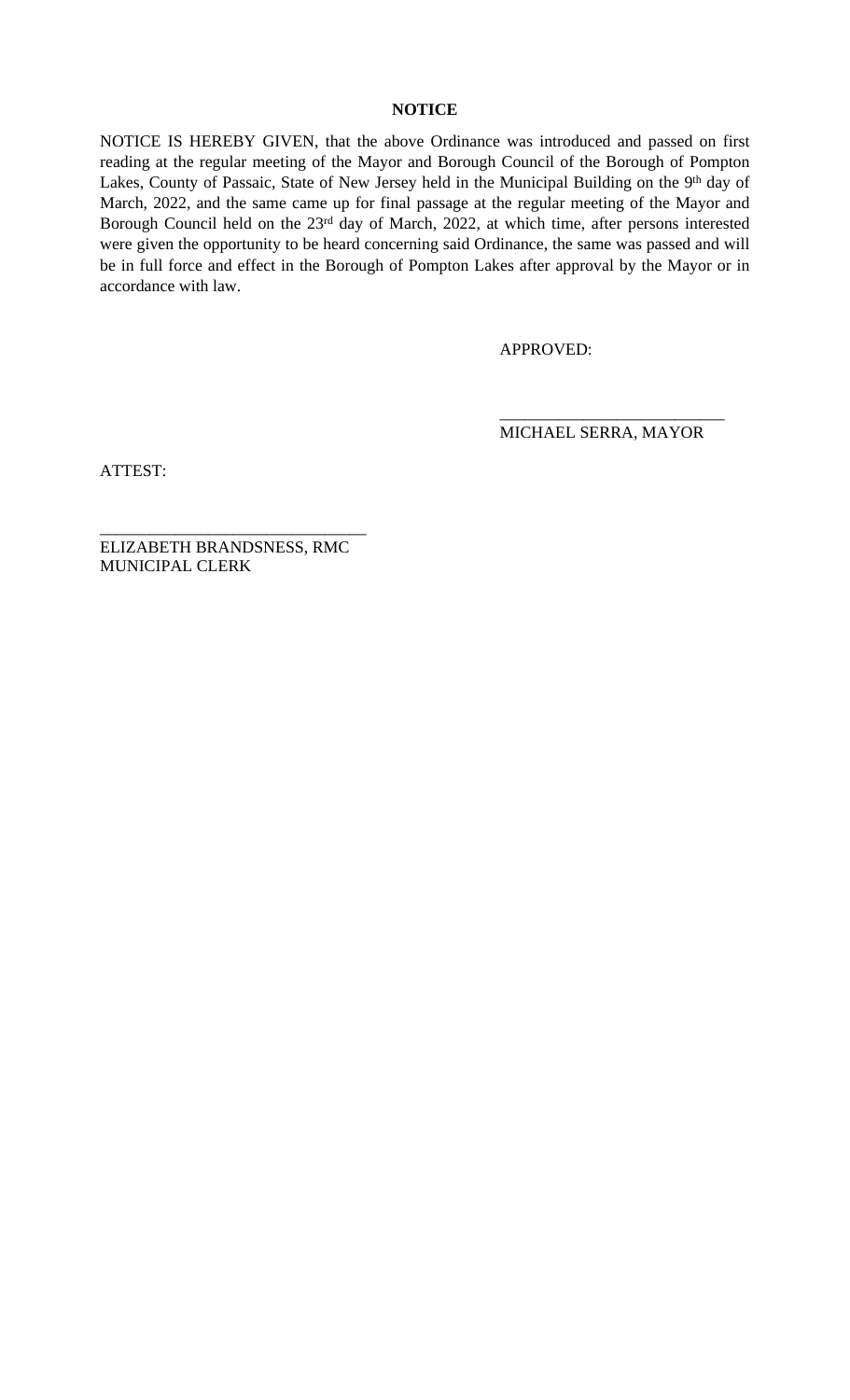#### **EXHIBIT A**

#### AS TO LOT 11: BLOCK 7400

 $\mathcal{A}^{\mathcal{A}}$ 

BEGINNING at a point on the easterly line of Wanaque Avenue, variable width, at the intersection thereof with the southerly line of property now, or formerly belonging to Bernbel Corporation, said point being distant along said easterly line of Wanaque Avenue, South 5 degrees 46 minutes 00 seconds East, 159.45 feet from the intersection thereof with the southerly line of Bartholf Avenue, 50' in width, thence running,

- Along the southerly line of said Bernbel Corporation, along the southerly line of 1. property now, or formerly belonging to Thomas Sayre and Ruth Sayre, his wife, and along the southerly line or property now, or formerly, belonging to Bruce Koven and Roanie Koven, his wife, parallel with and distant 158.64 feet southerly at right angles from said southerly line of Battholf Avenue, due east, 276.92 feet to a point, said point being the southeasterly corner of said Koven, said point also being the southwesterly corner of property now or formerly belonging to Fiorentino Gennerelli and said point also being northerly corner of property now, or formerly, belonging to the Borough of Pompton Lakes; thence
- $2.$ Along a westerly line of said property of the Borough of Pompton Lakes due south, 31.00 feet to a point, said point being another northerly corner of said property of the Borough of Pompton Lakes; thence
- Along the northwesterly line of said property of the Borough of Pompton Lakes, 3. South 59 degrees 02 minutes 10 seconds West, 104.96 feet to a point, said point being the northwesterly corner of said property; thence
- 4, Along another westerly line of said property of the Borough of Pompton Lakes, due south, 105.00 feet to a point on the northerly line of Passaic avenue, 50' in width, said point being distant along said northerly line of Passaio Avenue, due west 565.00 feet from the intersection thereof with the westerly line of Ramapo Avenue, 67 feet in width, said point also being the southwesterly comer of said property of the Borough of Pompton Lakes; thence
- 5, Along said northerly line of Passaic Avenue, due west, 12.55 feet to the point of curvature of a curve to the right having a 65.50 feet connecting said northerly line of Passaic Avenue with the northeasterly line of the aforementioned Wanaque Avenue; thence
- 6. . Northwesterly along said curve to the right, an arc distance of 51.725 feet to the point of compound curvature of a curve to the right having a radius of 793.60 feet; thence
- 7. Along said northeasterly line of Wanaque Avenue, northerly along said curve to the right, an arc distance of 212.36 feet to its intersection with the aforementioned easterly line of said Wanaque Avenue; thence
- 8. Along said easterly line of Wanaque Avenue, North 5 degrees 46 minutes 00 seconds West, 1.73 feet to the point or place of beginning.

#### AS TO LOT 10:

BEGINNING at a point in the northerly side of Hamburg Tumpike with a variable width distance 291.50 feet from the intersection of Wanaque Avenue and running thence

- 1. North 105.00 feet to a point, thence
- 2. Northeasterly 104.96 feet to a point, thence
- $3.$ North 31 feet to a point, thence
- 4. East 100 feet to a point, thence
- 5. South 190 feet to a point, thence
- 6. West 190.15 feet to the point and place of